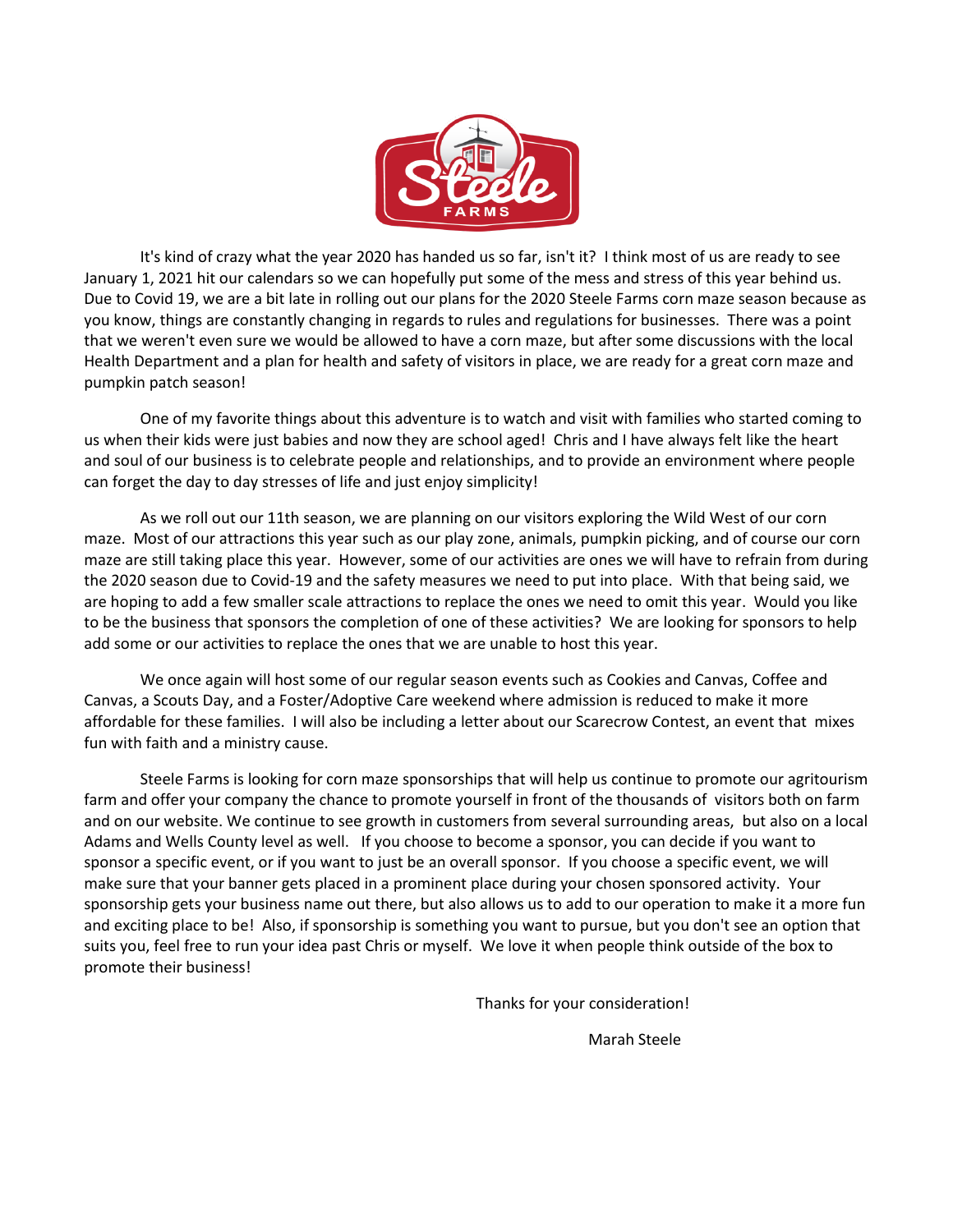Details:

-\$100 sponsorship secures you a spot on our 3'x6' banner of sponsors and on our sponsors website list. The banner will be located in a very prominent location on the farm. We also will link your social media and /or website and mention you in our social media posts.

-\$200 sponsorship secures your company it's very own 3'x6' banner and recognition on our farm website. We also will link your social media and /or website if and mention you in our social media posts.

-Another way for you to partner with us would be to allow us to place \$1.00 off coupons in your place of business

If you are interested, we would love to partner with you! Please contact us with your company logo and level of sponsorship. If you might simply be interested in helping us hand out our coupons, let us know that as well, and we will get the coupons to your place of business. We value our relationships with your company and appreciate your consideration.

Chris & Marah Steele

Below you will find various ways of contacting us and learning more about Steele Farms.

| www.visitsteelefarms.com | marah@visitsteelefarms.com | 260-273-1697 |
|--------------------------|----------------------------|--------------|
|                          |                            |              |